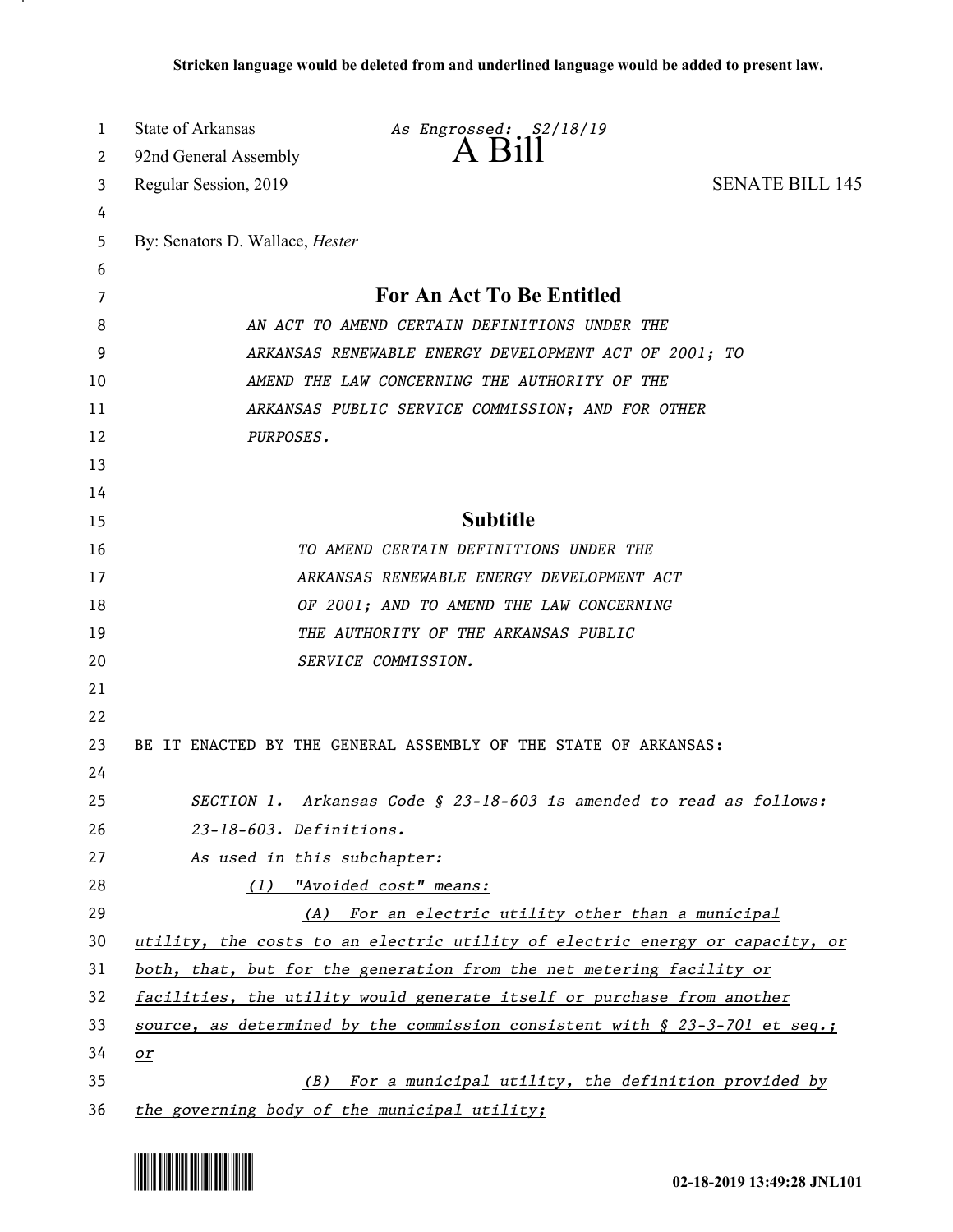| 1  | $\left(\frac{1}{2}\right)$ "Commission" means the Arkansas Public Service Commission |
|----|--------------------------------------------------------------------------------------|
| 2  | or other appropriate governing body for an electric utility as defined in            |
| 3  | subdivision $(2)$ $(3)$ of this section;                                             |
| 4  | $(2)(3)$ "Electric utility" means a public or investor-owned                         |
| 5  | utility, an electric cooperative or any private power supplier or marketer           |
| 6  | that is engaged in the business of supplying electric energy to the ultimate         |
| 7  | consumer or any customer classes within the state;                                   |
| 8  | $(4)$ (A) "Municipal utility" means a utility system owned or                        |
| 9  | operated by a municipality that provides electricity.                                |
| 10 | <u>"Municipal utility" includes without limitation a:</u><br>(B)                     |
| 11 | (i) Utility system managed or operated by a                                          |
| 12 | nonprofit corporation under § 14-199-701 et seq.; and                                |
| 13 | (ii) Utility system owned or operated by a                                           |
| 14 | municipality or by a consolidated utility district under the General                 |
| 15 | Consolidated Public Utility System Improvement District Law, § 14-217-101 et         |
| 16 | $seq.$ ;                                                                             |
| 17 | $\overbrace{3}$ (5) "Net excess generation" means the amount of electricity          |
| 18 | as measured in kilowatt hours or kilowatt hours multiplied by the applicable         |
| 19 | rate that a net-metering customer has fed back to the electric utility that          |
| 20 | exceeds the amount of electricity as measured in kilowatt hours or kilowatt          |
| 21 | hours multiplied by the applicable rate used by that customer during the             |
| 22 | applicable period determined by the commission;                                      |
| 23 | $\frac{44}{6}$ "Net metering" means measuring the difference between in              |
| 24 | amount of electricity as measured in kilowatt hours or kilowatt hours                |
| 25 | multiplied by the applicable rate supplied by an electric utility to a net           |
| 26 | metering customer and the electricity generated by a net-metering customer           |
| 27 | and fed back to the electric utility over the applicable billing period              |
| 28 | determined by a commission;                                                          |
| 29 | $(5)$ (7) "Net-metering customer" means an owner of a net-metering                   |
| 30 | facility a customer of an electric utility that:                                     |
| 31 | (A) Is an owner of a net metering facility;                                          |
| 32 | (B) Leases a net metering facility; or                                               |
| 33 | (C) Is a government entity or other entity that is exempt                            |
| 34 | from state and federal income tax and obtains electric energy from a net             |
| 35 | metering facility under a service contract as provided under 26 U.S.C. §             |
| 36 | <u>7701;</u>                                                                         |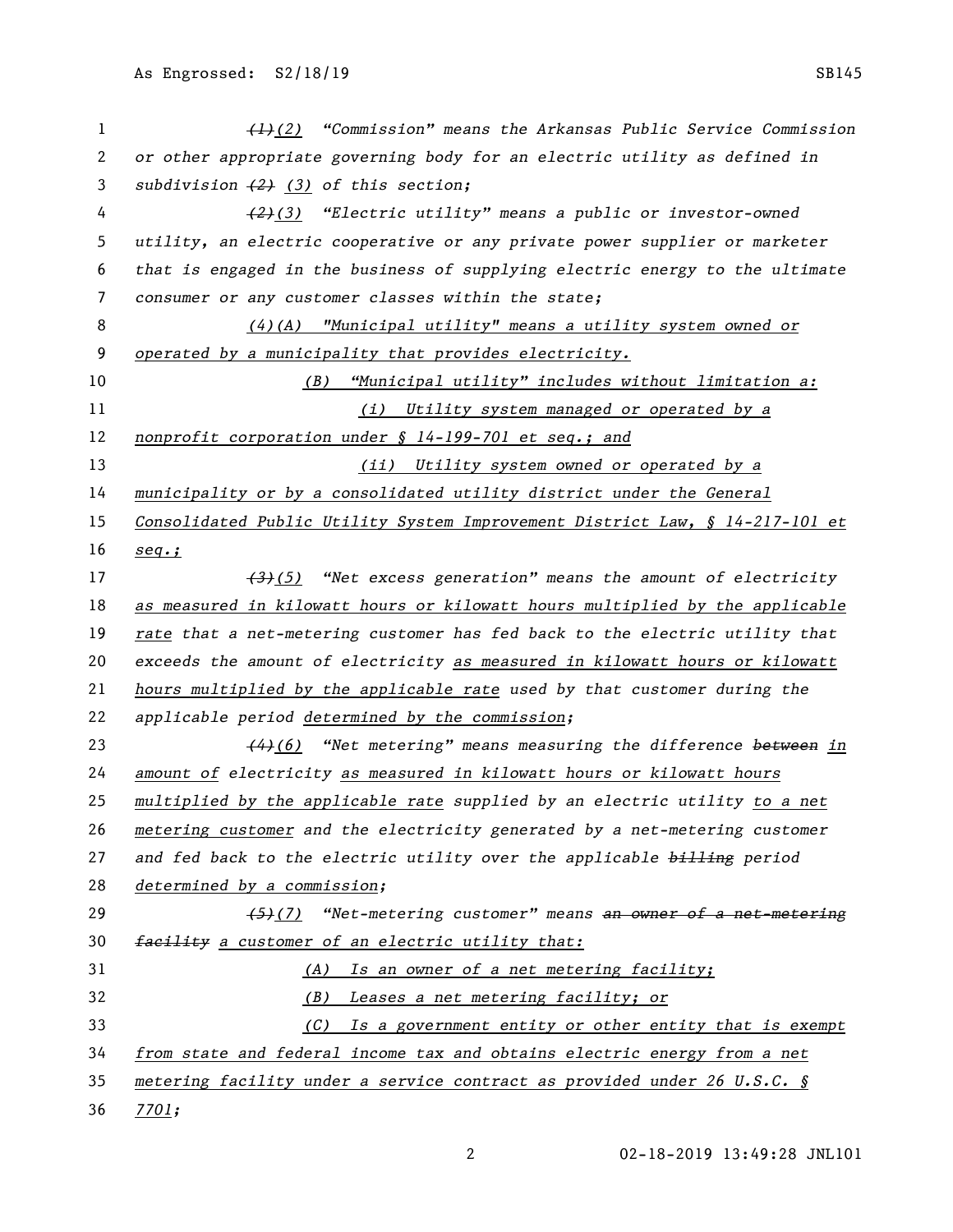| 1  | $(6)(8)$ "Net-metering facility" means a facility for the                        |
|----|----------------------------------------------------------------------------------|
| 2  | production of electrical electric energy that:                                   |
| 3  | (A) Uses solar, wind, hydroelectric, geothermal, or                              |
| 4  | biomass resources to generate electricity, including, but not limited to,        |
| 5  | fuel cells and micro turbines that generate electricity if the fuel source is    |
| 6  | entirely derived from renewable resources;                                       |
| 7  | Has a generating capacity of not more than:<br>(B)                               |
| 8  | The greater of twenty-five kilowatts (25 kW) or<br>(i)                           |
| 9  | one hundred percent (100%) of the net-metering customer's highest monthly        |
| 10 | usage in the previous twelve (12) months for residential use; $\theta$           |
| 11 | (iii)<br>Three hundred kilowatts (300 kW) For customers                          |
| 12 | of electric utilities, one thousand kilowatts (1,000 kW) for any other use       |
| 13 | other than residential use unless otherwise allowed by a commission under $\S$   |
| 14 | $23 - 18 - 604$ (b) (5) $23 - 18 - 604$ ; or                                     |
| 15 | (iii) For customers of a municipal utility, the                                  |
| 16 | limits established by the governing body of the municipal utility under $\S$ 23- |
| 17 | $18 - 605;$                                                                      |
| 18 | (C)<br>Is located in Arkansas;                                                   |
| 19 | Can operate in parallel with an electric utility's<br>(D)                        |
| 20 | existing transmission and distribution facilities; and                           |
| 21 | Is intended primarily to offset part or all of the<br>(E)                        |
| 22 | net-metering customer requirements for electricity; and                          |
| 23 | (F)(i) May include an energy storage device that is                              |
| 24 | configured to receive electric energy solely from a net metering facility.       |
| 25 | (ii) The capacity of an energy storage device shall                              |
| 26 | not be used to calculate the capacity limits listed in subdivision $(8)(B)$ of   |
| 27 | this section if the energy storage device is configured to receive electric      |
| 28 | energy solely from a net metering facility;                                      |
| 29 | "Quantifiable benefits" means the:<br>(9)                                        |
| 30 | (A) Reasonably demonstrated costs that:                                          |
| 31 | (i) Are related to the provision of electric service                             |
| 32 | and based on the utility's most recent cost-of-service study filed with the      |
| 33 | commission; and                                                                  |
| 34 | Will be avoided by the utility by the use of<br>(ii)                             |
| 35 | net metering;                                                                    |
| 36 | Monetary value provided to a utility by the use of net<br>(B)                    |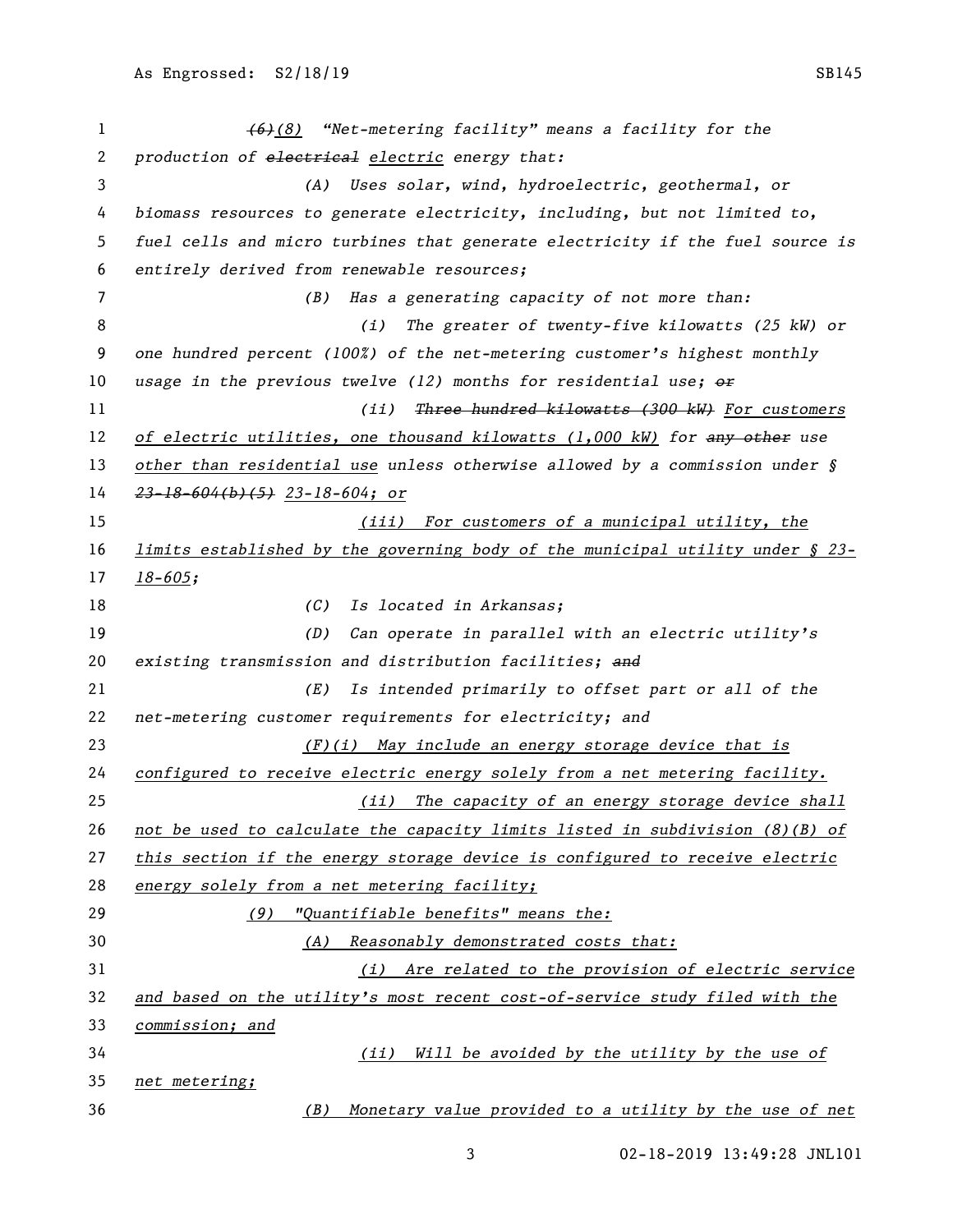As Engrossed: S2/18/19 SB145

| 1  | metering as specified by a market mechanism, if any, of the regional          |
|----|-------------------------------------------------------------------------------|
| 2  | transmission organization of which the electric utility is a member; and      |
| 3  | (C) Monetary value provided to a utility by the use of net                    |
| 4  | metering as specified by a market mechanism, if any, that measures utility    |
| 5  | distribution system benefits; and                                             |
| 6  | $(7)$ (10) "Renewable energy credit" means the environmental,                 |
| 7  | economic, and social attributes of a unit of electricity, such as a megawatt  |
| 8  | hour, generated from renewable fuels that can be sold or traded separately.   |
| 9  |                                                                               |
| 10 | Arkansas Code § 23-18-604 is amended to read as follows:<br><i>SECTION 2.</i> |
| 11 | 23-18-604. Commission authority - Definition.                                 |
| 12 | (a) An electric utility shall allow net-metering facilities to be             |
| 13 | interconnected using a standard meter capable of registering the flow of      |
| 14 | electricity in two (2) directions.                                            |
| 15 | Following notice and opportunity for public comment, a commission:<br>(b)     |
| 16 | Shall establish appropriate rates, terms, and conditions for<br>(1)           |
| 17 | net-metering net metering contracts, including:;                              |
| 18 | $(A)$ (i) A requirement that the rates charged to each net-                   |
| 19 | metering customer recover the electric utility's entire cost of providing     |
| 20 | service to each net-metering customer within each of the electric utility's   |
| 21 | class of customers.                                                           |
| 22 | (ii) The electric utility's entire cost of providing                          |
| 23 | service to each net-metering customer within each of the electric utility's   |
| 24 | elass of customers under subdivision (b)(l)(A)(i) of this section:            |
| 25 | (a) Includes without limitation any                                           |
| 26 | quantifiable additional cost associated with the net-metering customer's use  |
| 27 | of the electric utility's capacity, distribution system, or transmission      |
| 28 | system and any effect on the electric utility's reliability; and              |
| 29 | (b) Is net of any quantifiable benefits                                       |
| 30 | associated with the interconnection with and providing service to the net-    |
| 31 | metering customer, including without limitation benefits to the electric      |
| 32 | utility's capacity, reliability, distribution system, or transmission system; |
| 33 | and                                                                           |
| 34 | For net metering customers who receive service under a rate<br>(2)            |
| 35 | that does not include a demand component, may:                                |
| 36 | (A) Take the following action:                                                |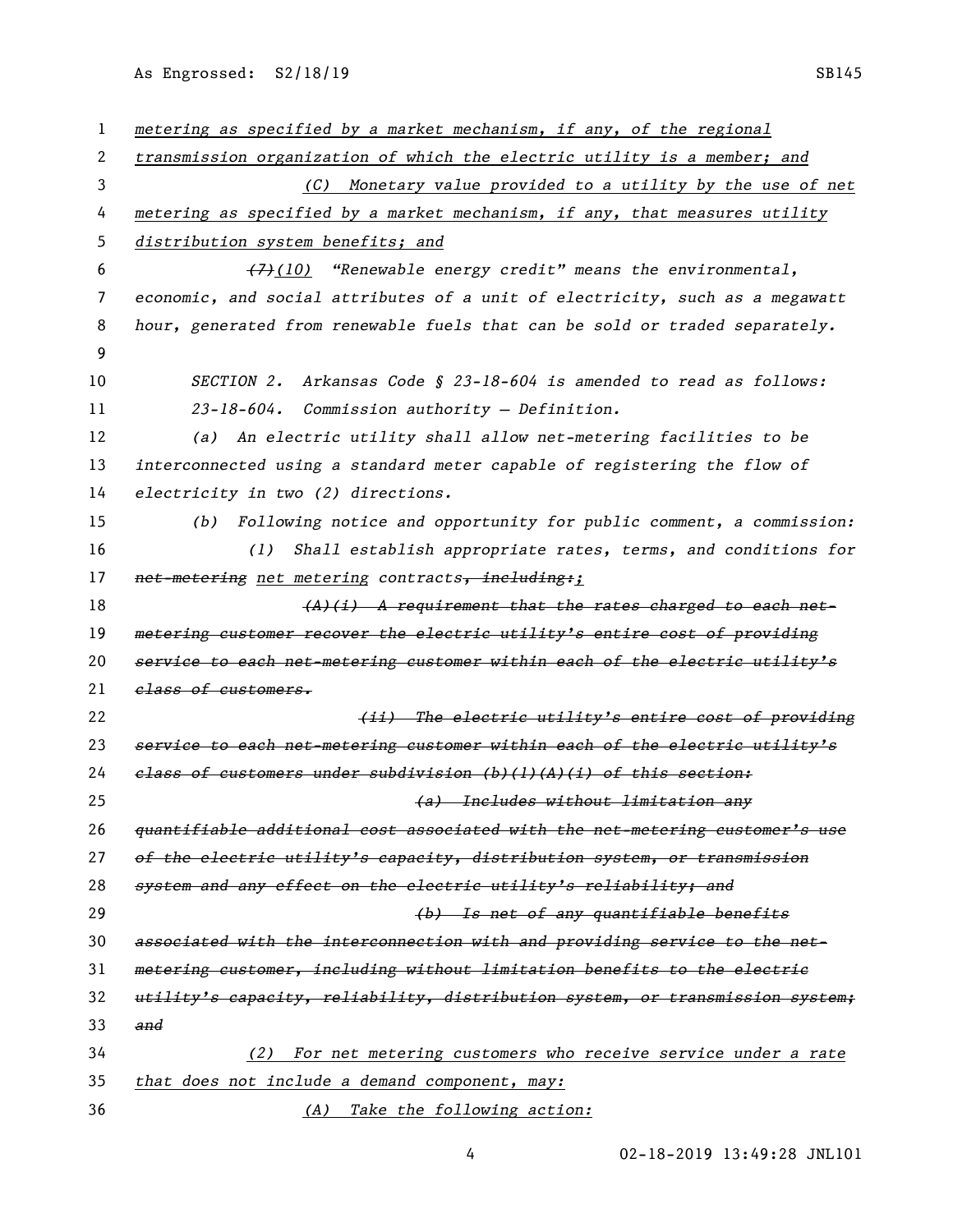*(i) Approve a retail rate that shall be applied to all kilowatt hours that are supplied to a net metering customer by the electric utility during the period determined by a commission; (ii) Apply the avoided cost of the electric utility plus any additional sum determined under this section to generation supplied to the electric utility by a net metering customer, during the period determined by a commission, and credited to the total bill of the net metering customer in a dollar value; and (iii)(a) For the purposes provided in this subdivision (b)(2), authorize an additional sum to the avoided cost of the electric utility to be applied to the generation supplied to the electric utility by a net metering customer after the demonstration of quantifiable benefits. (b) The additional sum to the avoided cost of the electric utility shall not be more than forty percent (40%) of the avoided cost of the electric utility; or (B) Authorize an electric utility to assess a net metering customer that is being charged a rate that does not include a demand component a per-kilowatt-hour fee or charge to recover the quantifiable direct demand-related distribution cost of the electric utility for providing electricity to the net-metering customer that is not: (i) Avoided as a result of the generation of electricity by the net-metering facility; and (ii) Offset by quantifiable benefits; (B)(3) A requirement Shall require that net-metering equipment be installed to accurately measure the electricity: (i)(A) Supplied by the electric utility to each net- metering customer; and (ii)(B) Generated by each net-metering customer that is fed back to the electric utility over the applicable billing period; (2)(4) May authorize an electric utility to assess a net- metering customer a greater fee or charge of any type, if the electric utility's direct costs of interconnection and administration of net metering outweigh the distribution system, environmental, and public policy benefits of allocating the costs among the electric utility's entire customer base; (3)(5) Shall For a net-metering customer who receives service*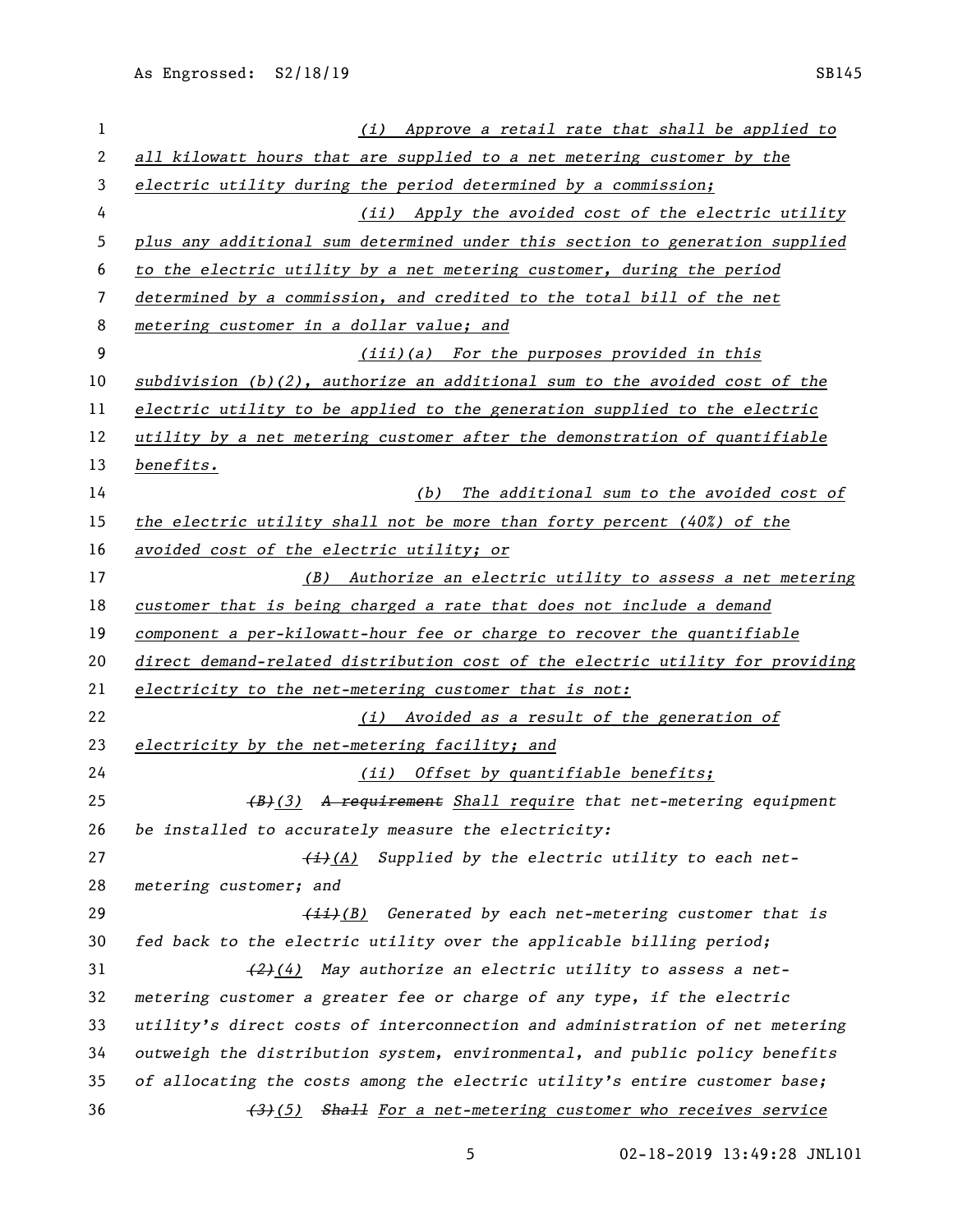As Engrossed: S2/18/19 SB145

 *under a rate that does not include a demand component, shall require an electric utilities utility to credit a net-metering customer with the amount of any accumulated net excess generation as measured in kilowatt hours or kilowatt hours multiplied by the applicable rate in the next applicable billing period; (6) For a net-metering customer that receives service under a rate that includes a demand component, shall require an electric utility to credit the net-metering customer with any accumulated net excess generation in the next applicable billing period and base the bill of the net-metering customer on the net amount of electricity that the net-metering customer has received from or fed back to the electric utility during the billing period; (4)(7) May expand the scope of net metering to include additional facilities that do not use a renewable energy resource for a fuel if so doing results in distribution system, environmental, or public policy benefits; (5)(8) May increase the generating capacity limits for individual net-metering facilities if doing so results in distribution system, environmental, or public policy benefits; (6)(9) Shall provide that: (A)(i) The amount of the net excess generation credit as measured in kilowatt hours or kilowatt hours multiplied by the applicable rate remaining in a net-metering customer's account at the close of a billing cycle shall not expire and shall be carried forward to subsequent billing cycles indefinitely. (ii) However, for net excess generation credits older than twenty-four (24) months, a net-metering customer may elect to have the electric utility purchase the net excess generation credits in the net- metering customer's account at the electric utility's estimated annual average avoided cost, rate for wholesale energy plus any additional sum determined under this section, if the sum to be paid to the net-metering customer is at least one hundred dollars (\$100). (iii) An electric utility shall purchase at the electric utility's estimated annual average avoided cost, rate for wholesale energy plus any additional sum determined under this section, any net excess generation credit remaining in a net-metering customer's account when the net-metering customer:*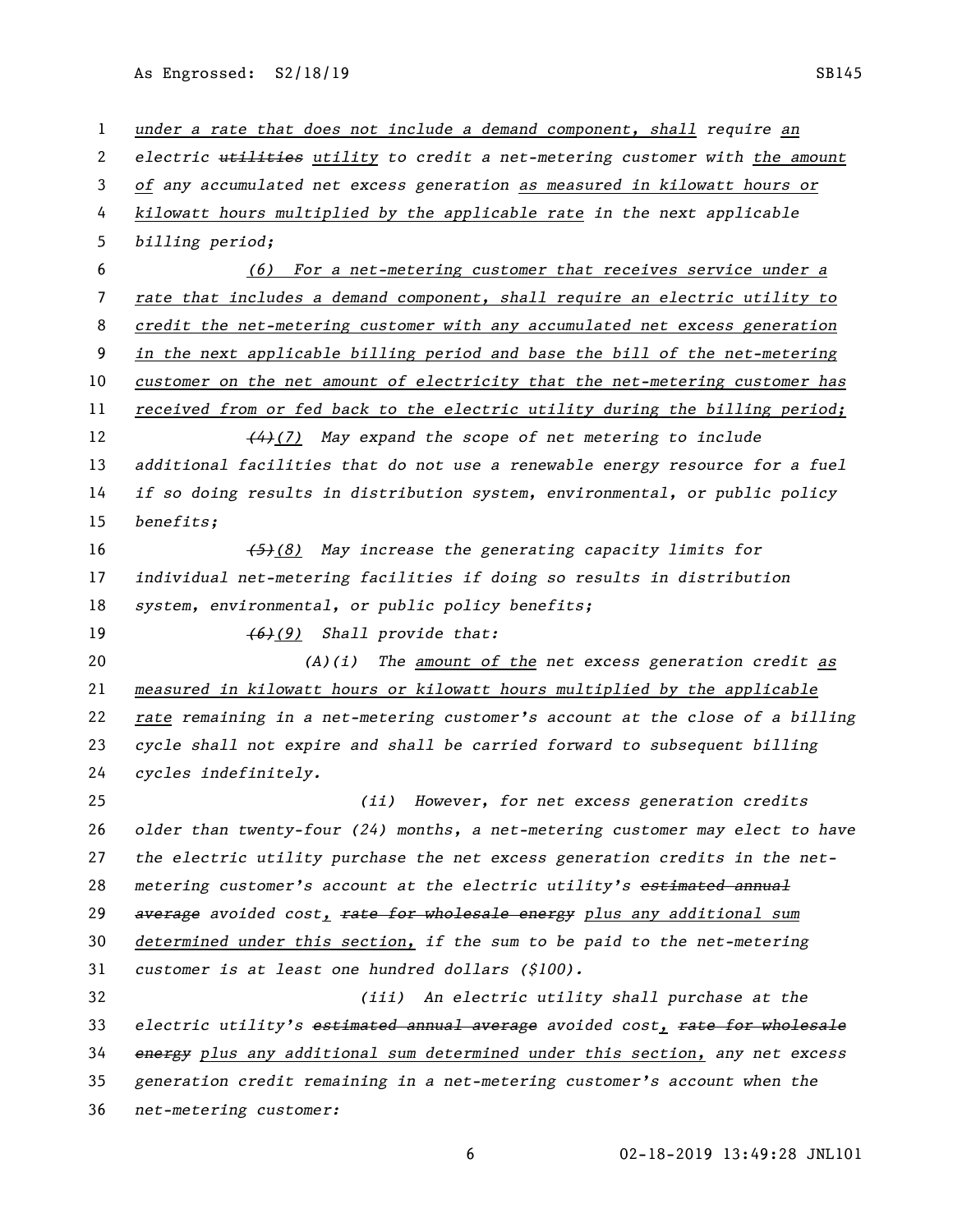*(a) Ceases to be a customer of the electric utility; (b) Ceases to operate the net-metering facility; or (c) Transfers the net-metering facility to another person; and (B) A renewable energy credit created as the result of electricity supplied by a net-metering customer is the property of the net- metering customer that generated the renewable energy credit; and (7)(10) May allow a net-metering facility with a generating capacity that exceeds three hundred kilowatts (300 kW) the limits provided under § 23-18-603(8)(ii) or (iii) if: (A) The net-metering facility is not for residential use; and (B) Allowing an increased generating capacity for the net- metering facility would increase the state's ability to attract businesses to Arkansas. (c)(1) As used in this section, "avoided costs": (A) For the Arkansas Public Service Commission, means the same as defined in § 23-3-702; and (B) For a municipal utility, is defined by the governing body of the municipal utility. (2) Avoided costs shall be determined under § 23-3-704. (d)(1) Except as provided in subdivision (d)(2)(c)(2) of this section, an electric utility shall separately meter, bill, and credit each net- metering facility even if one (1) or more net-metering facilities are under common ownership. (2)(A)(i) At the net-metering customer's discretion, an electric utility may apply net-metering credits from a net-metering facility to the bill for another meter location if the net-metering facility and the separate meter location are under common ownership within a single electric utility's service area. (ii) Subdivision (c)(2)(A)(i) of this section does not apply if more than two (2) customers that are governmental entities or other entities that are exempt from state and federal income tax defined under § 23-18-603(7)(C) co-locate at a site hosting the net-metering*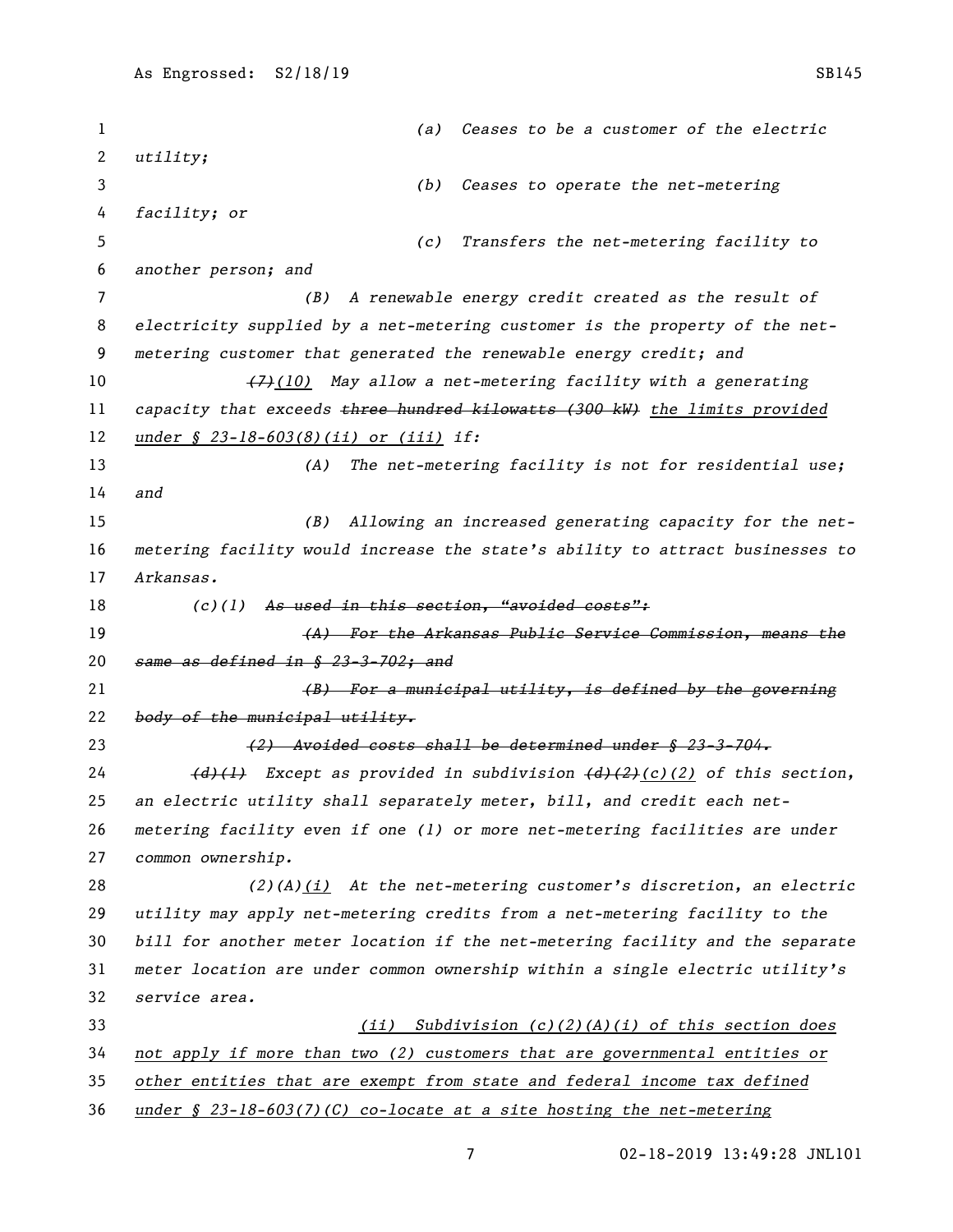| $\mathbf{1}$ | facility.                                                                                                                    |
|--------------|------------------------------------------------------------------------------------------------------------------------------|
| 2            | (B) Net excess generation shall be credited first to the                                                                     |
| 3            | net-metering customer's meter to which the net-metering facility is                                                          |
| 4            | physically attached.                                                                                                         |
| 5            | After applying net excess generation under subdivision<br>(C)                                                                |
| 6            | $\left(\frac{d}{2}(2)(B)(c)(1)$ of this section and upon request of the net-metering                                         |
| 7            | customer under subdivision $\left(\frac{d}{2}\right)\left(\frac{2}{4}\right)(c)(\frac{2}{4})$ of this section, any remaining |
| 8            | net excess generation shall be credited to one (1) or more of the net-                                                       |
| 9            | metering customer's meters in the rank order provided by the net-metering                                                    |
| 10           | customer.                                                                                                                    |
| 11           | (d) A person who acts as a lessor or service provider as described in                                                        |
| 12           | $\S$ 23-18-603(7)(B) or (C) shall not be considered a public utility as defined                                              |
| 13           | $in \$ $3-1-101(9)$ .                                                                                                        |
| 14           |                                                                                                                              |
| 15           | SECTION 3. Arkansas Code Title 23, Chapter 18, Subchapter 6 is amended                                                       |
| 16           | to add an additional section to read as follows:                                                                             |
| 17           | 23-18-605. Municipal utilities.                                                                                              |
| 18           | (a) A municipal utility shall allow a net-metering facilities to be                                                          |
| 19           | interconnected according to the ordinances, rules or regulations established                                                 |
| 20           | by the governing body of the municipal utility.                                                                              |
| 21           | The governing body of municipal utility may elect to follow<br>(b)                                                           |
| 22           | procedures under § 23-18-604 or adopt ordinances, rules or regulations                                                       |
| 23           | established.                                                                                                                 |
| 24           | The governing body of a municipal utility may adopt ordinances,<br>(c)                                                       |
| 25           | rules or regulations establishing the rates, terms and conditions allowing                                                   |
| 26           | the interconnection of net-metering facilities, including generation                                                         |
| 27           | facilities and energy storage devices whether owned or leased by a customer                                                  |
| 28           | or operated by a third-party on behalf of a customer.                                                                        |
| 29           | The governing body of a municipal utility may limit the generating<br>(d)                                                    |
| 30           | capacity of a net-metering facility to less than twenty-five kilowatts (25)                                                  |
| 31           | kW) for residential customers or three hundred kilowatts (300 kW) for                                                        |
| 32           | nonresidential customers only after the governing body finds that the                                                        |
| 33           | capacity limit is necessary for reliable utility operations or the public                                                    |
| 34           | health, safety, or welfare.                                                                                                  |
| 35           | The governing body of a municipal utility shall not establish a<br>(e)                                                       |
|              |                                                                                                                              |